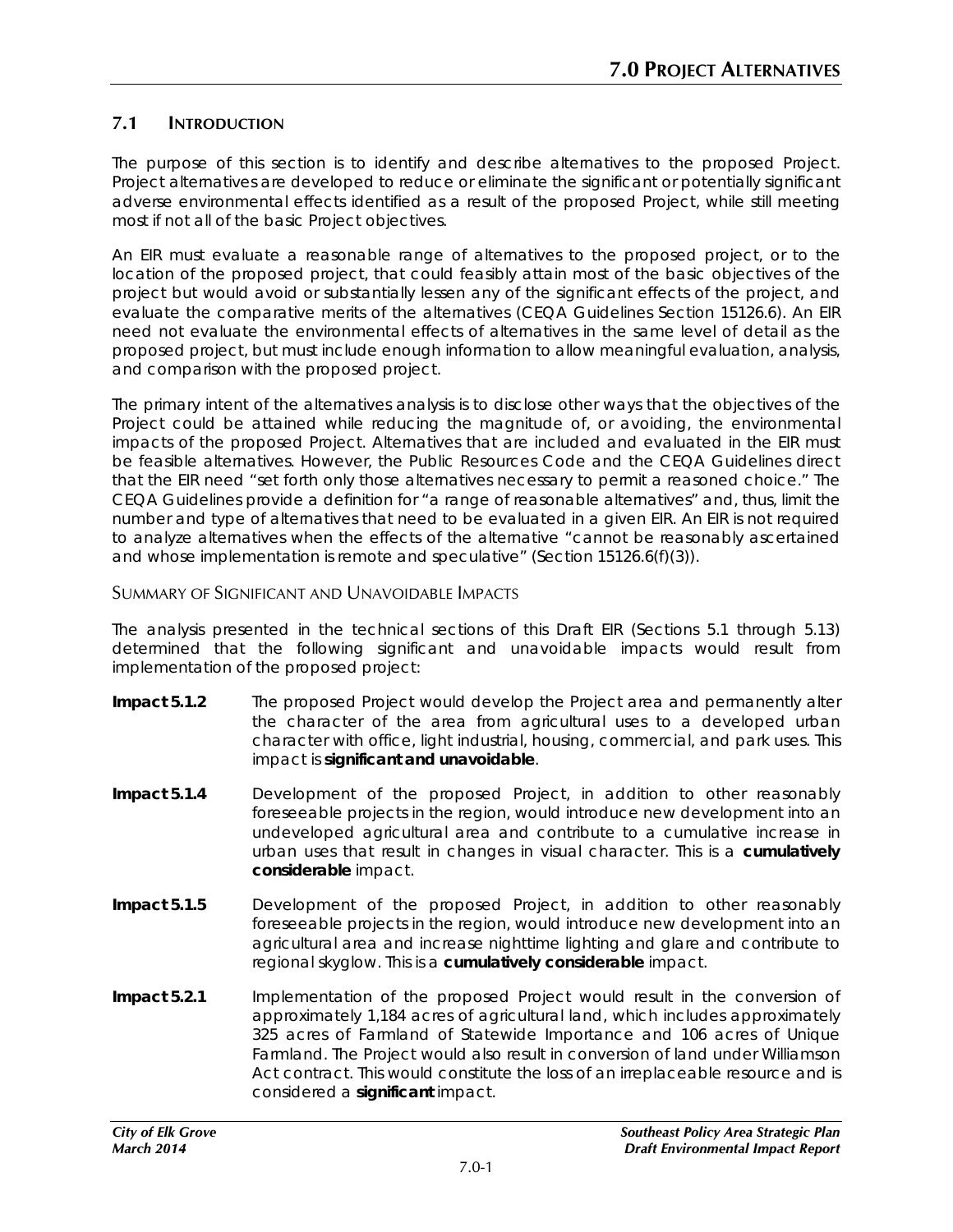- **Impact 5.2.3** The Project would convert approximately 325 acres of Farmland of Statewide Importance and 106 acres of Unique Farmland to urban uses. The Project would also result in the conversion of one parcel under Williamson Act contract. This loss would contribute to the cumulative loss of farmland in the region. The loss of such farmland from the proposed Project would contribute to a **cumulatively considerable** impact.
- **Impact 5.3.1** Subsequent land use activities associated with implementation of the proposed Project could result in short-term construction emissions that could violate or substantially contribute to a violation of federal and state standards for ozone and coarse and fine particulate matter. This is considered a **significant** impact.
- **Impact 5.3.2** The proposed Project could result in long-term operational emissions that could violate or substantially contribute to a violation of federal and state standards for ozone and coarse and fine particulate matter. This is considered a **significant** impact.
- **Impact 5.3.6** The proposed Project in combination with growth throughout the air basin will exacerbate existing regional problems with ozone and particulate matter. This is considered a **cumulatively considerable** impact.
- **Impact 5.4.13** Implementation of the proposed Project would contribute to the loss of biological resources in the region, as well as ongoing urbanization in southern Sacramento County. The proposed Project's contribution to this impact would be **cumulatively considerable**.
- **Impact 5.10.1** Construction activities could result in a substantial temporary increase in ambient noise levels at nearby noise-sensitive land uses, which may result in increased levels of annoyance, activity interference, and sleep disruption. This impact is considered **potentially significant.**
- **Impact 5.10.3** Implementation of the proposed Project may result in non-transportation noise levels that could exceed applicable noise standards at nearby noisesensitive land uses. This impact would be considered **potentially significant.**
- **Impact 5.10.4** Groundborne vibration levels associated with construction activities and planned transit facilities may exceed applicable groundborne vibration criterion at nearby land uses. This impact would be **potentially significant**.
- **Impact 5.10.5** Projected on-site noise levels at proposed on-site land uses associated with vehicular traffic on nearby roadways and on-site light-rail transit operations could potentially exceed the City's noise standards for land use compatibility. As a result, this impact is considered **potentially significant**.
- **Impact 5.10.6** Implementation of the proposed Project would result in a substantial contribution to cumulative noise levels along some area roadways. As a result, the proposed Project would be considered to have a **cumulatively considerable** contribution to traffic noise levels along area roadways.
- **Impact 5.12.2.3** Implementation of the proposed Project, in combination with other development within the SRCSD service area, would generate significant new wastewater flows requiring conveyance and treatment. This impact would be **cumulatively considerable**.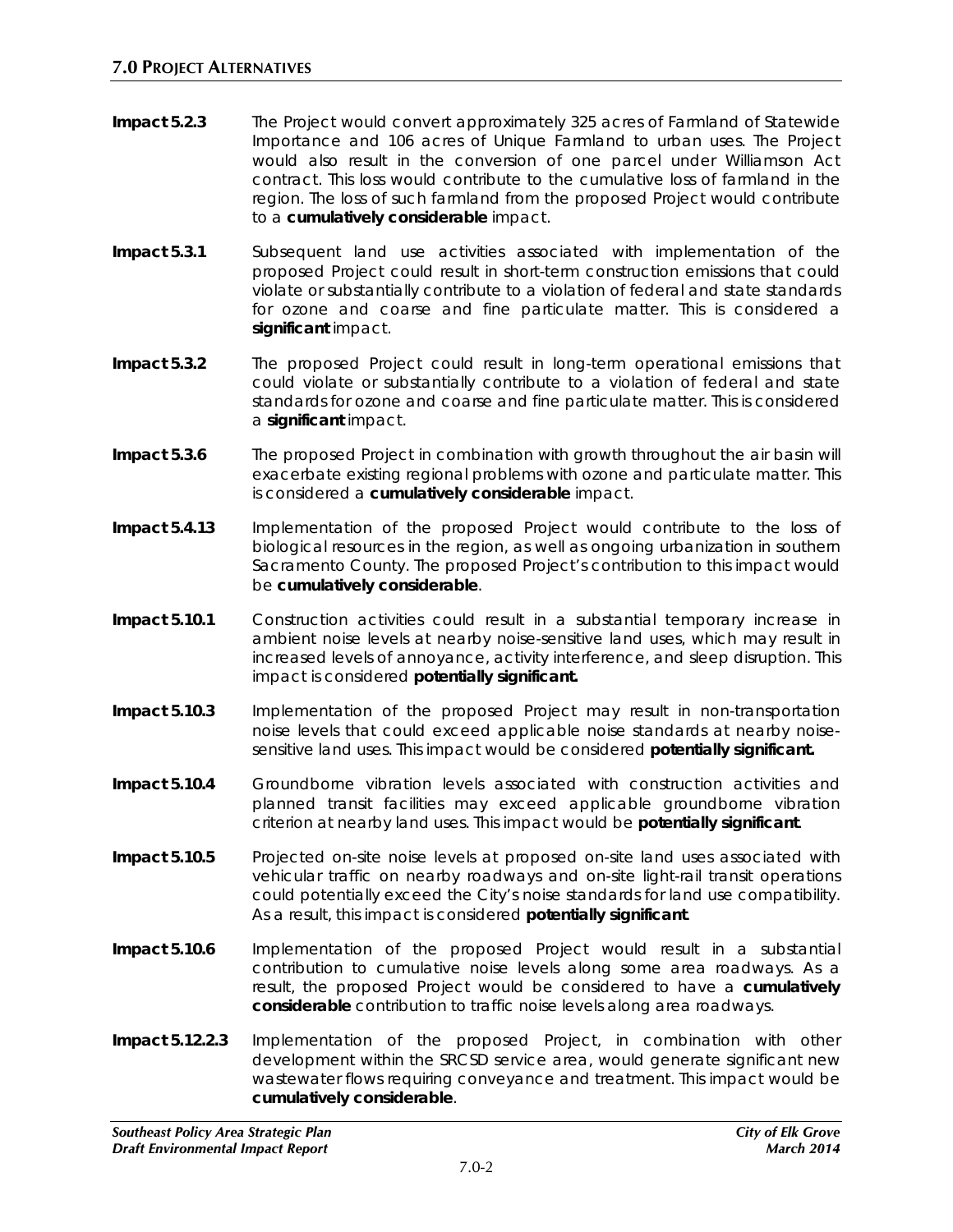- **Impact 5.13.1** Implementation of the proposed Project would result in a decline in service at seven intersections in the study area. This impact would be **potentially significant**.
- **Impact 5.13.2** Implementation of the proposed Project would worsen existing unacceptable conditions along SR 99. This impact would be **potentially significant**.
- **Impact 5.13.5** Implementation of the proposed Project, in combination with other planned, approved, and reasonably foreseeable projects, would result in a decline of service at eight intersections in the study area. This impact would be **cumulatively considerable**.
- **Impact 5.13.6** Implementation of the proposed Project, in combination with other planned, approved and reasonably foreseeable projects, would worsen existing unacceptable operations along SR 99. This impact would be **cumulatively considerable**.

PROJECT ALTERNATIVES ANALYZED IN THE DEIR

The alternatives to the proposed Project analyzed in this EIR were developed with the aim of minimizing environmental impacts while still meeting the basic objectives of the Project. The City has established the following objectives for the Project for the purposes of CEQA:

- 1) Develop a comprehensive master plan for the Southeast Policy Area with a range of job opportunities that are supported by a mix of other land uses.
- 2) Provide land for new employment-generating land uses which will improve the City's jobs-to-housing ratio.
- 3) Provide for the orderly and logical growth and development of the City consistent with the vision in the General Plan.
- 4) Integrate with surrounding land uses through the incorporation of parks and open space, trails, and landscape buffers and provide for a complete transportation network made up or roadways, sidewalks, trails, and transit (including light rail) to allow for the safe and effective movement of people and goods in the Project area and connect them with other parts of the City and region.

In accordance with the provisions of CEQA Guidelines Section 15126.6, the following alternatives are evaluated at a qualitative level of detail:

- Alternative 1 No Project Alternative
- Alternative 2 Reduced Residential/Increased Office Alternative

The environmental effects of each of these alternatives are identified and compared with those resulting from the proposed Project. A table at the end of this section provides a summary of the comparisons and, per CEQA Guidelines Section 15126.6 (e)(2), an "environmentally superior" alternative is identified.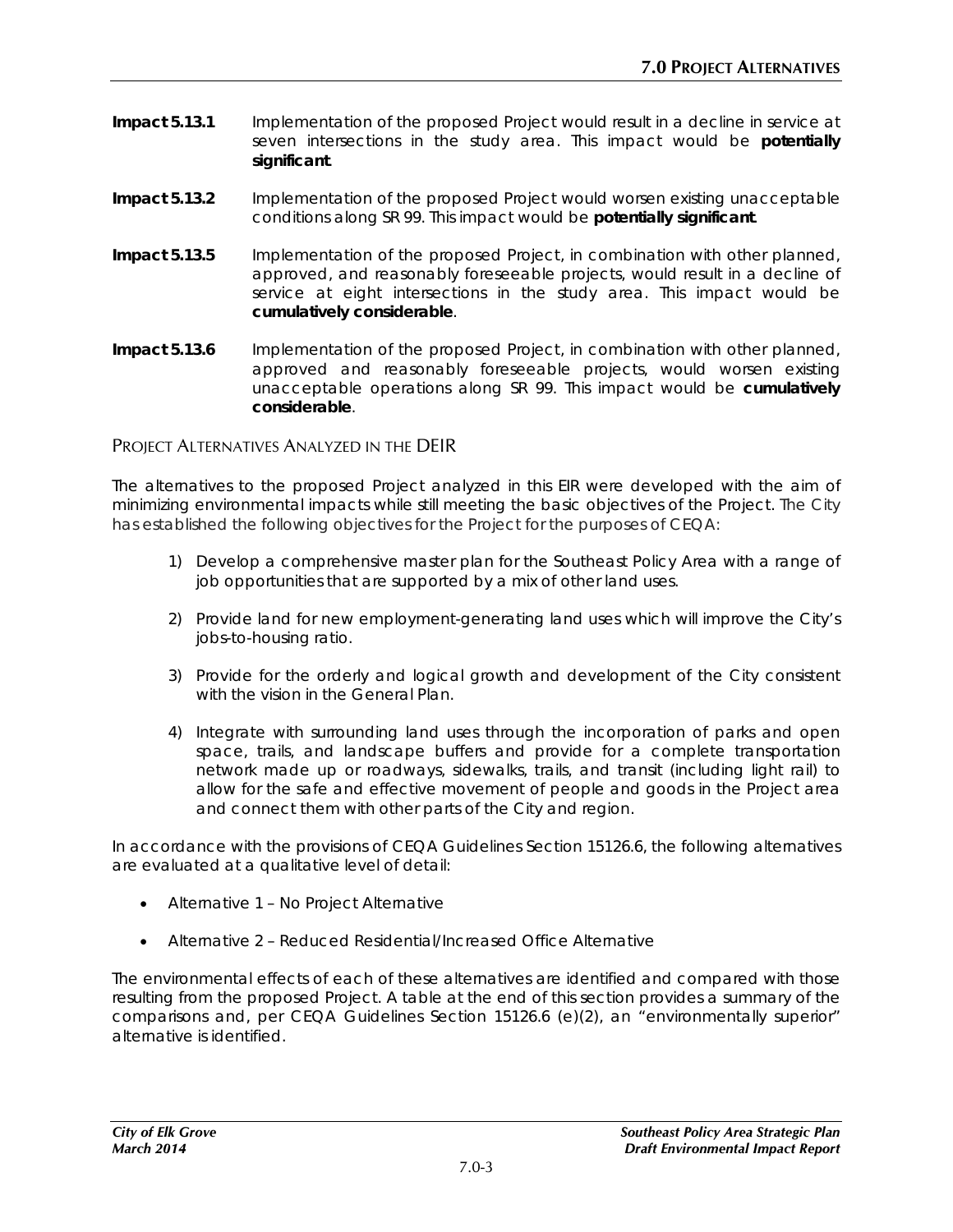### **7.2 ALTERNATIVES CONSIDERED BUT NOT SELECTED FOR DETAILED ANALYSIS**

Consistent with CEQA, primary consideration was given to alternatives that would reduce significant impacts while still meeting most of the Project objectives. Those alternatives that would have impacts identical to or more severe than the proposed Project, or that would not meet most of the Project objectives, were rejected from further consideration for the reasons provided below.

#### ALTERNATIVE LOCATION/OFF-SITE ALTERNATIVE

The Project area is designated as one of six Land Use Policy Areas in the General Plan, which were established to "reflect existing and pending major project approvals, or to reflect the need for more detailed land use planning at a future date" (City of Elk Grove 2003). The Project area, designated at the Southeast Policy Area (SEPA), is the last of the large unplanned areas of the City. Most of the policy areas have been largely built out, or in the case of the Laguna Ridge Specific Plan (LRSP), have been approved and are partially built out. Outside of the SEPA, the City does not contain large tracts of undeveloped and unplanned land that could accommodate the large-scale development of job-generating uses and other associated land uses in its current boundary, and to accommodate such a development would require the City to annex lands currently in the jurisdiction of Sacramento County.

The City has determined that it is in need of job-generating land uses in order to balance the City's jobs-to-housing ratio because the City is currently dominated by residential land uses, so many residents must travel outside of the City for work, which has environmental effects, such as traffic, air quality, climate change and greenhouse gas emissions, and noise. Development of such an alternative outside of the City's jurisdiction, such as in unincorporated Sacramento County, would not assist the City in its objective to generate jobs to address its jobs-to-housing ratio and is not in the ability of the City to approve development outside of its jurisdiction. Given the agricultural nature of lands in Sacramento County that could accommodate a project on the scale of the proposed project, an alternative location would result in similar impacts as the proposed Project with regard to conversion of agricultural land/habitat, as well as other footprint-dependent impacts, such as cultural resources, geology and soils, and hazards. An alternate location could also be subject to limitations of infrastructure that may not occur with the proposed Project, because the Project area was planned for development in the General Plan and demand for roads, utilities, and services in this area were incorporated into long-range plans for the City and service providers. Thus, an off-site alternative would likely have similar or more severe impacts than the proposed Project.

Because there are no tracts of undeveloped, unplanned land in the city that could accommodate the large-scale of development of job-generating land uses needed to generate enough jobs to assist in balancing the City's jobs-to-housing ratio, an alternative location/off-site alternative is not considered in further detail.

#### SMALLER FOOTPRINT ALTERNATIVE

In determining potential alternatives to the proposed Project, the City also considered the possibility of a smaller footprint alternative, which would comply with the development assumptions of the General Plan and provide for the development of job-generating land uses and associated development to keep up with the City's projected growth. Such an alternative would develop a smaller portion of the Project area, leaving a portion of it undeveloped agricultural land.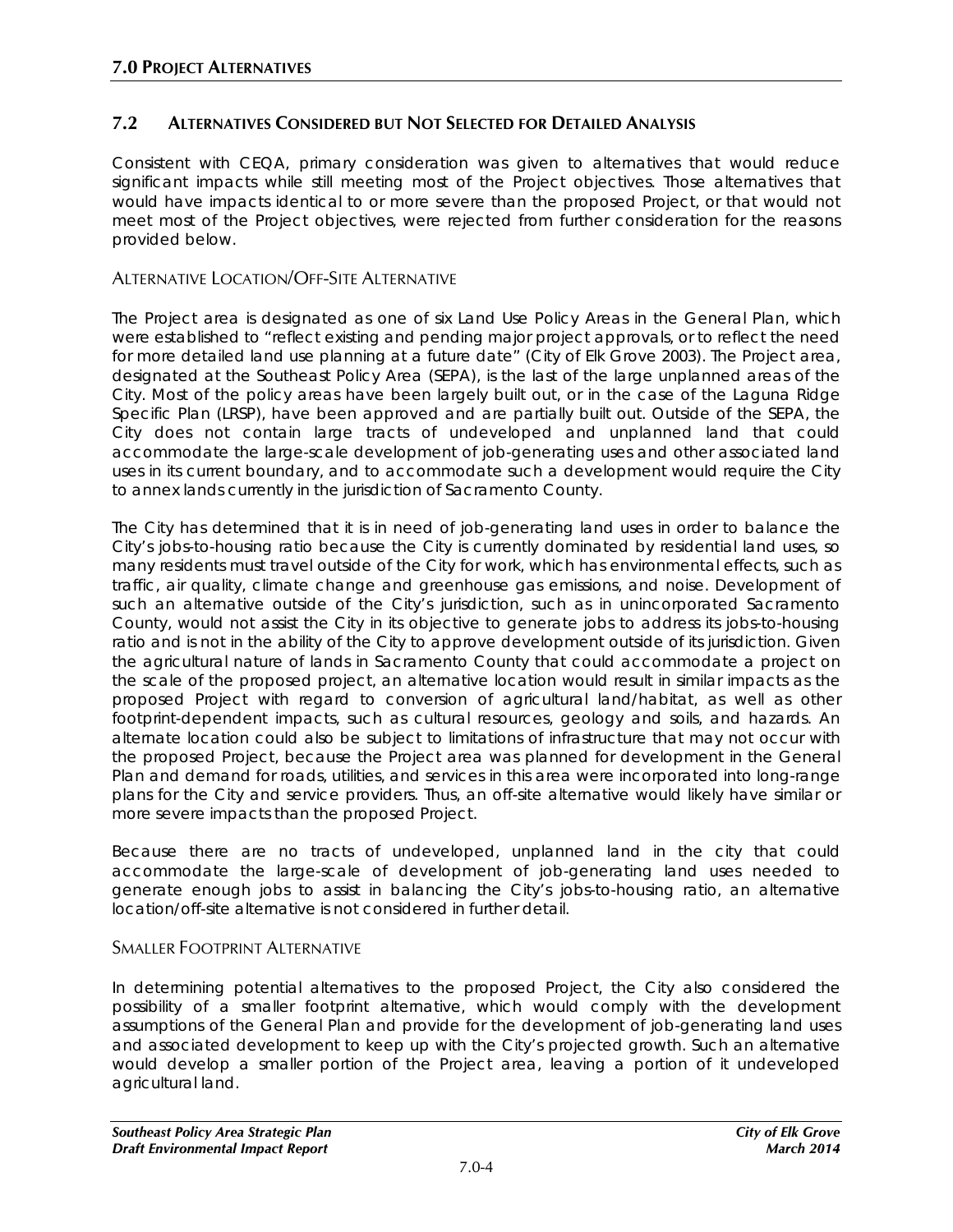While a reduced footprint alternative would have fewer impacts associated with ground disturbance, such as conversion of agricultural land and biological impacts, with less developable land available for development in the Project area, land elsewhere in the City or region would have to be developed in order to accommodate the growth projected to occur in Elk Grove. Development to offset the reduction in the Project area would result in off-site impacts for the development that would occur elsewhere in the City. It could also result in increases in vehicle miles traveled, which would result in increases in criteria air pollutants and greenhouse gases. Depending on the location for the off-site improvements, it is possible that footprint impacts (e.g., biological resources, cultural resources, agricultural resources) could be more severe than they would be under the proposed Project. Further, developing only a portion of the site with the remainder being developed at an off-site location would preclude a comprehensive master plan for the Project uses as a whole. CEQA Guidelines Section 15126.6(b) states that the discussion of alternatives to the proposed project "shall focus on alternatives to the project or its location which are capable of avoiding or substantially lessening any significant effects of the project." Therefore, this alternative does not meet the criteria set forth in the CEQA Guidelines concerning alternatives to be analyzed in an EIR and is not considered in further detail.

### REDUCED DENSITY/INTENSITY ALTERNATIVE

The City considered a reduced density alternative that would reduce the density and intensity of development. This would result in the development of fewer residences and less office and light industrial/flex space, which would overall reduce environmental impacts such as air quality, greenhouse gas emissions, traffic, noise, and demand for utilities and public services. However, similar to the consideration of a reduced footprint alternative, with an alternative that would reduce the density and intensity of development, the need for job-generating land uses and housing to accommodate projected growth in the City would remain, so it is likely that a reduced density/intensity alternative would increase growth pressure on other areas of the City or outside of the City. Therefore, under a reduced density/intensity alternative, there would be the same footprint-related impacts on the Project site, but there would also be off-site impacts associated with additional development outside of the Project area.

Because this alternative would result in footprint impacts on the Project site that are similar to those of the Project, and would also result in off-site impacts, this alternative would not reduce impacts compared to the proposed project. Therefore, this alternative was not considered in further detail.

# **7.3 ALTERNATIVE 1 – NO PROJECT ALTERNATIVE**

Alternative 1 is the No Project Alternative. CEQA Guidelines Section 15126.6(e)(1) states that a No Project Alternative shall be analyzed. The purpose of describing and analyzing a No Project Alternative is to allow decision-makers to compare the impacts of approving the proposed Project with the impacts of not approving the proposed Project. The No Project Alternative analysis is not the baseline for determining whether the environmental impacts of the proposed Project may be significant, unless the analysis is identical to the environmental setting analysis which does establish that baseline.

#### **CHARACTERISTICS**

Because the Project area does not currently have an existing land use plan, it is not consistent with the requirements of CEQA Guidelines Section 15126.6(e)(3)(A); therefore, this alternative does not evaluate the continuation of an existing land use plan. Consistent with General Plan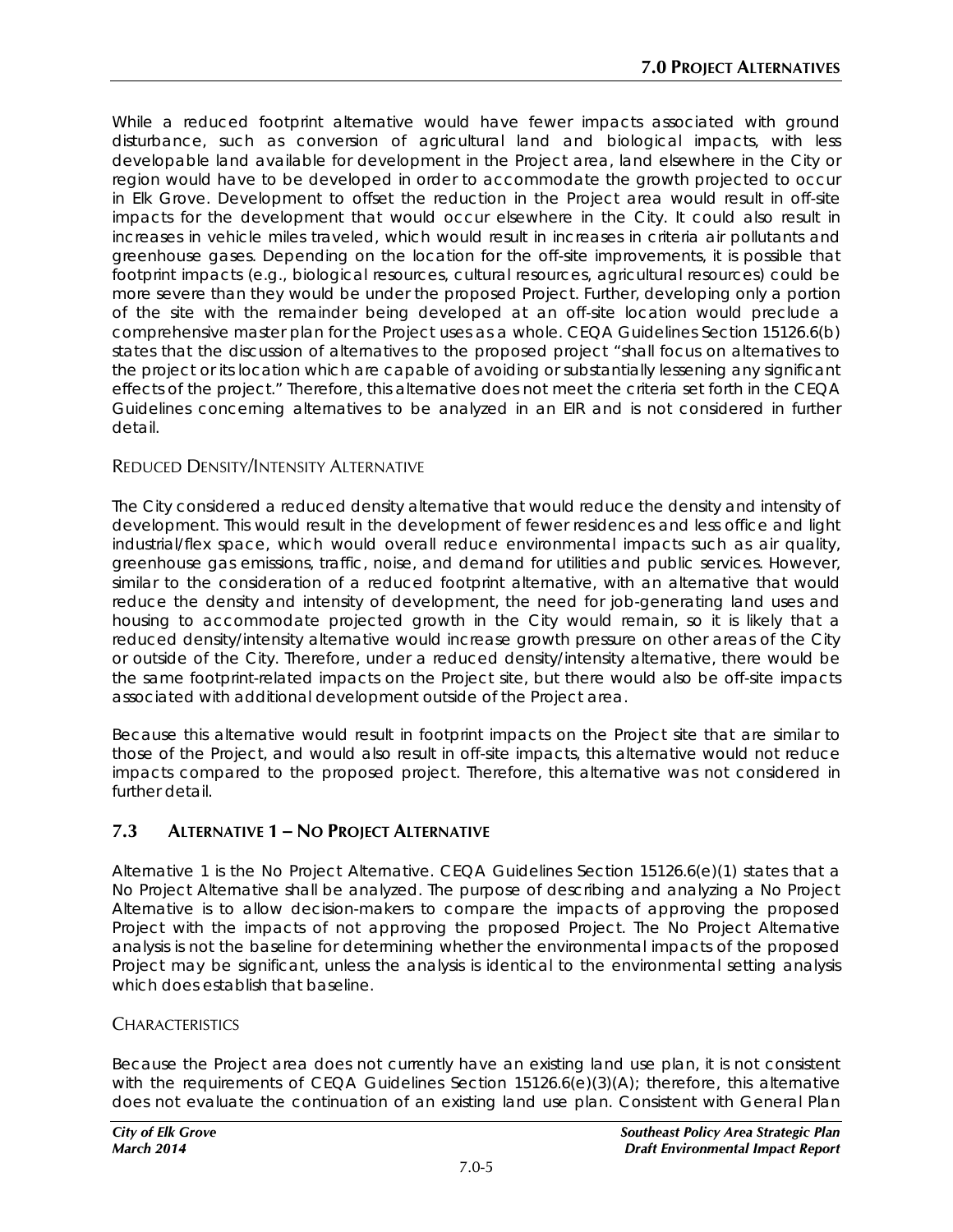Policy LU-32, all land use planning for the Project area was deferred until the preparation of a comprehensive master plan, which the Project is implementing.

Based on this, the No Project Alternative assumes that no land use plan will be put into place for the Project area and existing conditions would remain as they are, with a continuation of uses permitted under the existing AG-20 and AG-80 zoning districts. This alternative assumes existing agricultural operations that have historically occurred on the site would remain. This would also preclude plans to extend light rail and major roadways through the Project area. This alternative would result in limited new jobs and population increases in the Project area. Utilities infrastructure would not be extended, and no improvements to the on-site drainage would be made.

### COMPARATIVE IMPACTS

### **Aesthetics, Light, and Glare**

Under this alternative, the Project area would remain in its current undeveloped state. The Project area would continue to contain agricultural activities, including dairies, and rural residential uses. There would be no change in the visual character of the Project area. No new sources of light or glare would be developed, so there would be no impact on visual resources, light, or glare. Impacts under this alternative would be less than under the proposed Project.

### **Agricultural Resources**

Under the No Project Alternative, the Project area would remain in agricultural production. There would be no direct impact associated with conversion of agricultural lands in the Project area, including Important Farmland and the parcels currently under Williamson Act contracts. One of the Williamson Act contracts located on-site is currently in nonrenewal status, and another is partially in nonrenewal status, so that contract would expire unless the property owner(s) file for renewal. While direct impacts resulting from conversion of agricultural land would not occur and would be less than under the proposed Project, the Project area would remain adjacent to future development areas to the west, north, and east, so indirect impacts on agricultural resources may still occur. However, impacts are less than under the proposed Project.

# **Air Quality**

Because no new development would take place under this alternative, no new sources of air pollutants would be developed. Due to the ongoing presence of agricultural activities, emissions of particulate matter from cultivation activities would likely continue. Odors may also result from ongoing agricultural activities. However, this is consistent with the existing condition, and no new impacts would occur unless new sources of particulate matter or odors were developed (i.e., a new dairy or more intensive crop cultivation), as permitted under the AG-20 and AG-80 zoning districts. Particulate matter emissions would likely be greater than under the proposed Project because grading and cultivation activities would continue to occur on a regular basis, whereas the primary source of particulate matter under the proposed Project would be due to construction activities, which would be temporary. Similarly, potentially offensive odors affecting neighboring properties would be worse under the No Project Alternative, particularly if additional odor-causing agricultural uses are allowed. However in both cases, this is consistent with the existing condition, and these uses are currently permitted by right in the AG-20 and AG-80 zoning districts.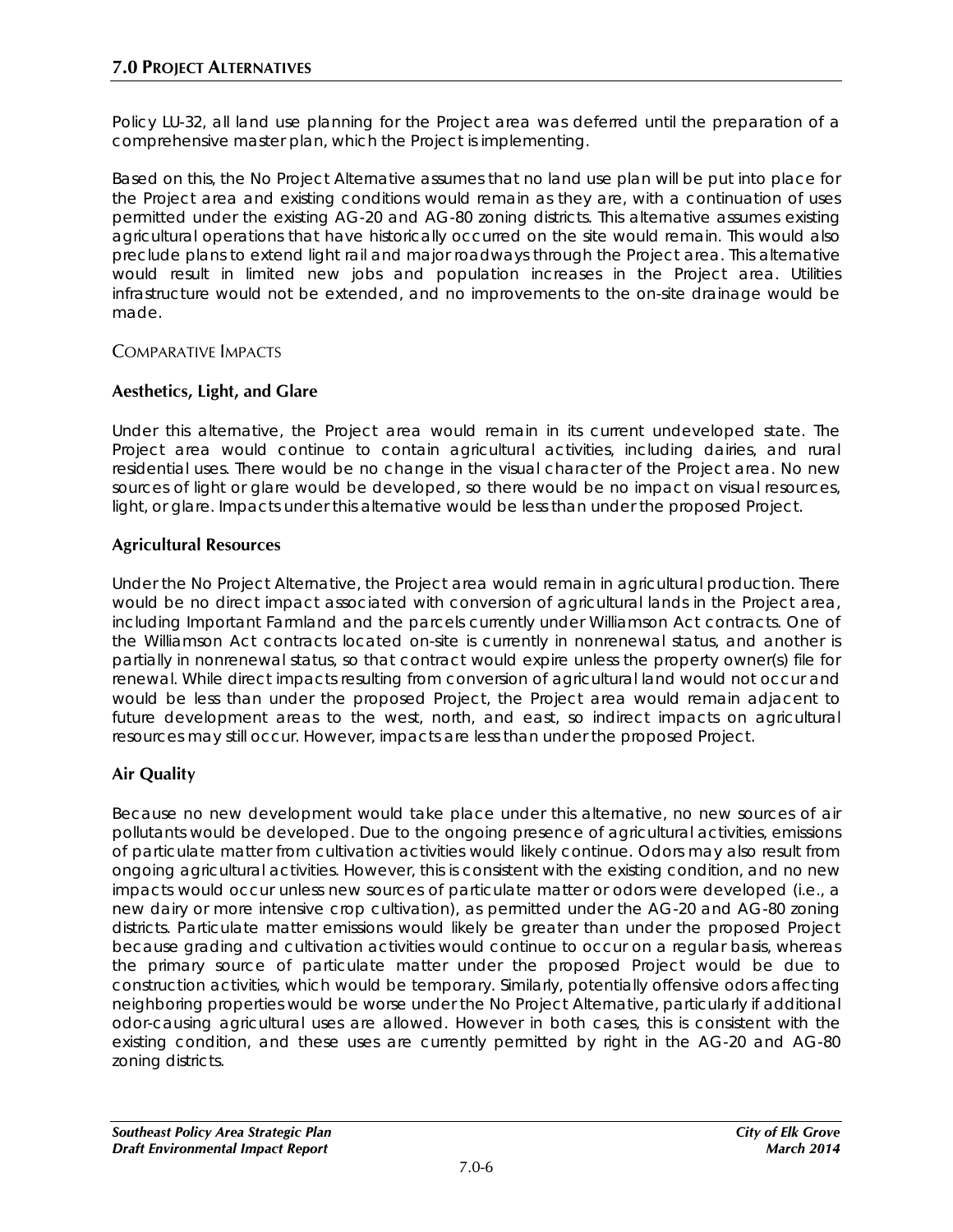Overall, air pollutant emissions would be less than expected under the proposed Project because there would be no development of new emissions sources, no increases in traffic, and no development of the internal roadways in the Project area that would enable additional traffic in the Project area. No construction activities would occur, so construction emissions would not occur. Operational emissions would be lower under this alternative because few people would be present, density would be low, and no additional traffic would occur.

### **Biological Resources**

Because the Project area would remain in its current state, impacts on biological resources would be less than under the proposed Project. The agricultural lands in the Project area provide foraging habitat for some species, including birds. Conditions for species that currently live in the Project area would not be changed. The existing drainage in the Project area would remain in its current state, so any species living in or using the drainage would be undisturbed as well. Overall, impacts on biological resource could be less than under the proposed Project.

#### **Cultural Resources**

Many portions of the Project area are under cultivation and are regularly disced and tilled for agricultural purposes, but this has occurred for decades, so the potential to disturb or destroy cultural or paleontological resources under the No Project Alternative is low. Under the proposed Project, most of the Project area would be graded and excavated, potentially to depths deeper than past and current discing and tilling activities. Therefore, the potential for encountering unknown cultural or paleontological would be less likely under the No Project Alternative.

#### **Geology, Soils, and Seismicity**

Under the No Project Alternative, no new development would occur in the Project area, so there would be no new risks associated with geological hazards, including seismicity, soil hazards, and ground failure. Therefore, impacts related to geology, soils, and seismicity would be less under the No Project Alternative than with the proposed Project.

#### **Greenhouse Gas Emissions**

Because the No Project Alternative would result in no new development, there would be no new sources of greenhouse gases, although continuing agricultural operations would in the Project area would result in the emission of some greenhouse gases, due to diesel and gasoline emissions from farm equipment and vehicles and methane from livestock. However, the greenhouse gas emissions from ongoing agricultural activities would be less than under the proposed Project.

#### **Hazards and Hazardous Materials**

Under the No Project Alternative, hazardous materials would continue to be used in the Project area, including the use of agricultural chemicals and fuels and solvents for farm equipment. It is assumed that use of these chemicals in the Project area is currently complying with applicable hazardous materials regulations and that compliance with applicable hazardous materials regulations would continue under the No Project Alternative. Therefore, the No Project Alternative would not result in any changes in the existing hazardous materials environment, and the impacts would be similar to those under the proposed Project, since compliance with regulations would be required under both scenarios.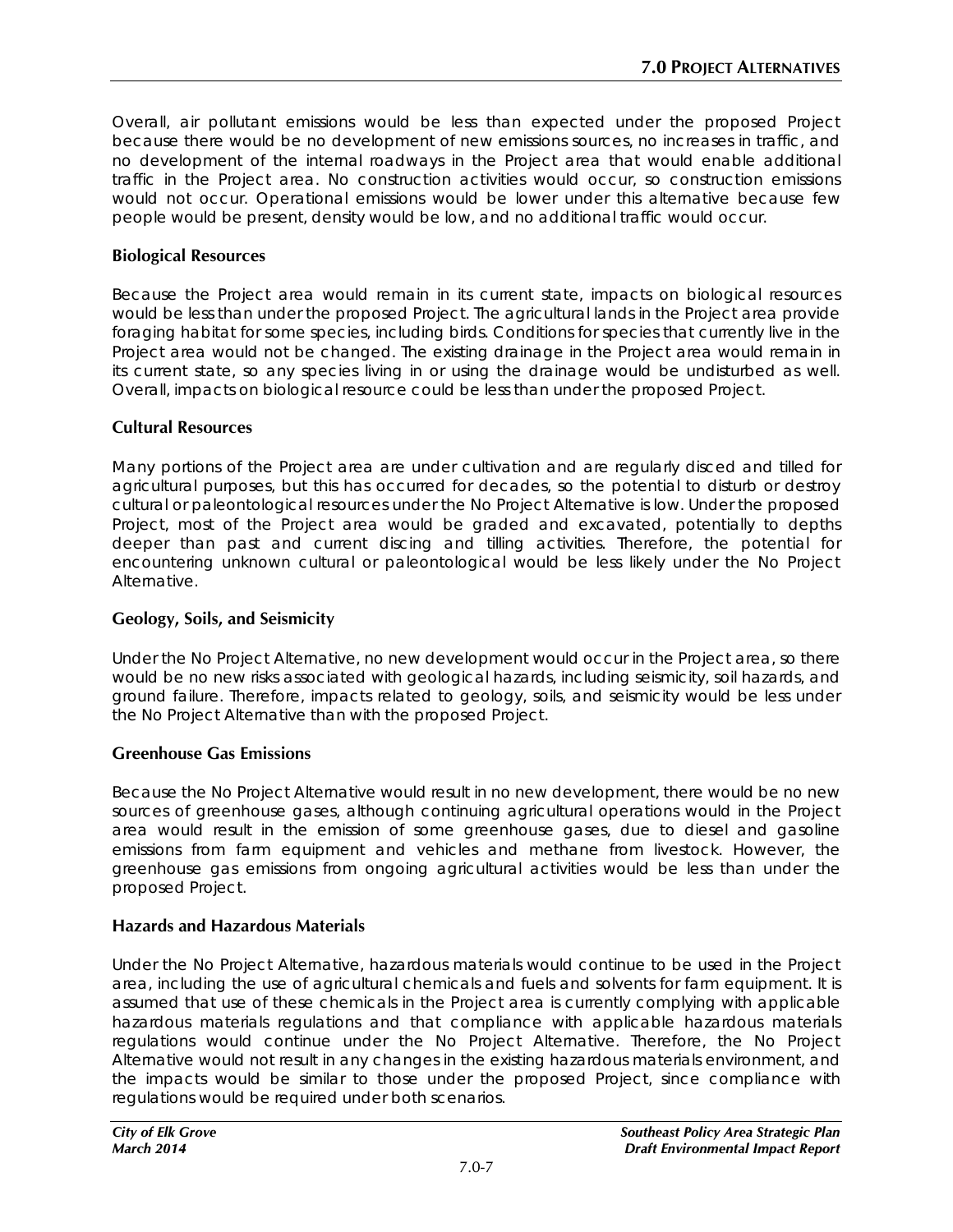# **Hydrology and Water Quality**

Since no construction would occur under this alternative, there would be no impact associated with the potential for erosion and stormwater runoff during construction activities. The Project area would still be subject to potential impacts for stormwater runoff impacts associated with the erosion from agricultural lands and from chemical runoff from agricultural chemicals. There would be no stormwater pollution protection program (SWPPP) in place or use of best management practices (BMPs) as there would be during construction and implementation of the proposed Project, but runoff from agricultural operations would still be subject to the regulations that are currently in place to prevent impacts associated with runoff and erosion, so it is expected that there would be no change from existing conditions. Phase I Environmental Site Assessments (ESAs) done for properties within the Project area that contain dairies identified potential groundwater contamination associated with past manure and dairy wastewater discharges; one Phase I ESA disclosed that at the time of the study, the Regional Water Quality Control Board was considering legal action against the property for illegal discharges to surface water. Therefore, continuation of agricultural activities, including dairies, could result in water quality impacts that would not occur under the proposed Project.

Some of the hydromodifications planned as part of the proposed Project would help to address off-site drainage from properties located upstream. Therefore, implementation of the No Project Alternative would result in the need for upstream development projects to redesign their drainage so that they can address those issues and not cause adverse impacts in the Project area. However it should be noted that off-site drainage issues on other properties planned for development would not be caused by implementation of the No Project Alternative; it would remove the assumption that upstream drainage issues would be mitigated in the Project area. The No Project Alternative itself would not result in the exacerbation of on-site drainage or localized impacts, and these impacts would be considered less than those that would result under the proposed Project. Similarly, the No Project Alternative would not result in the need to alter the Project area's drainage pattern.

Because the Project area would remain in agricultural production and would not be developed with impervious surfaces, groundwater recharge potential would be greater under this alternative than with the proposed Project. However, as noted above, existing dairy uses on the site have resulted in some negative effects on groundwater quality.

Overall, this alternative would result in more negative effects on hydrology and water quality than the proposed Project.

#### **Noise**

Since the No Project Alternative would result in no changes in land use or new infrastructure, roadways, or other noise-generating uses, the noise environment would remain consistent with existing conditions. Without the addition of construction noise, noise from new residential and nonresidential land uses, and traffic noise, the noise impacts associated with this alternative would be much less than under the proposed Project.

# **Public Services and Recreation**

Since no new development or resulting population growth would occur under the No Project Alternative, this alternative would not result in new demand for public services or recreation services. Since the existing population and agricultural activities would remain fairly constant, implementation of the No Project Alternative would not result in the need for additional public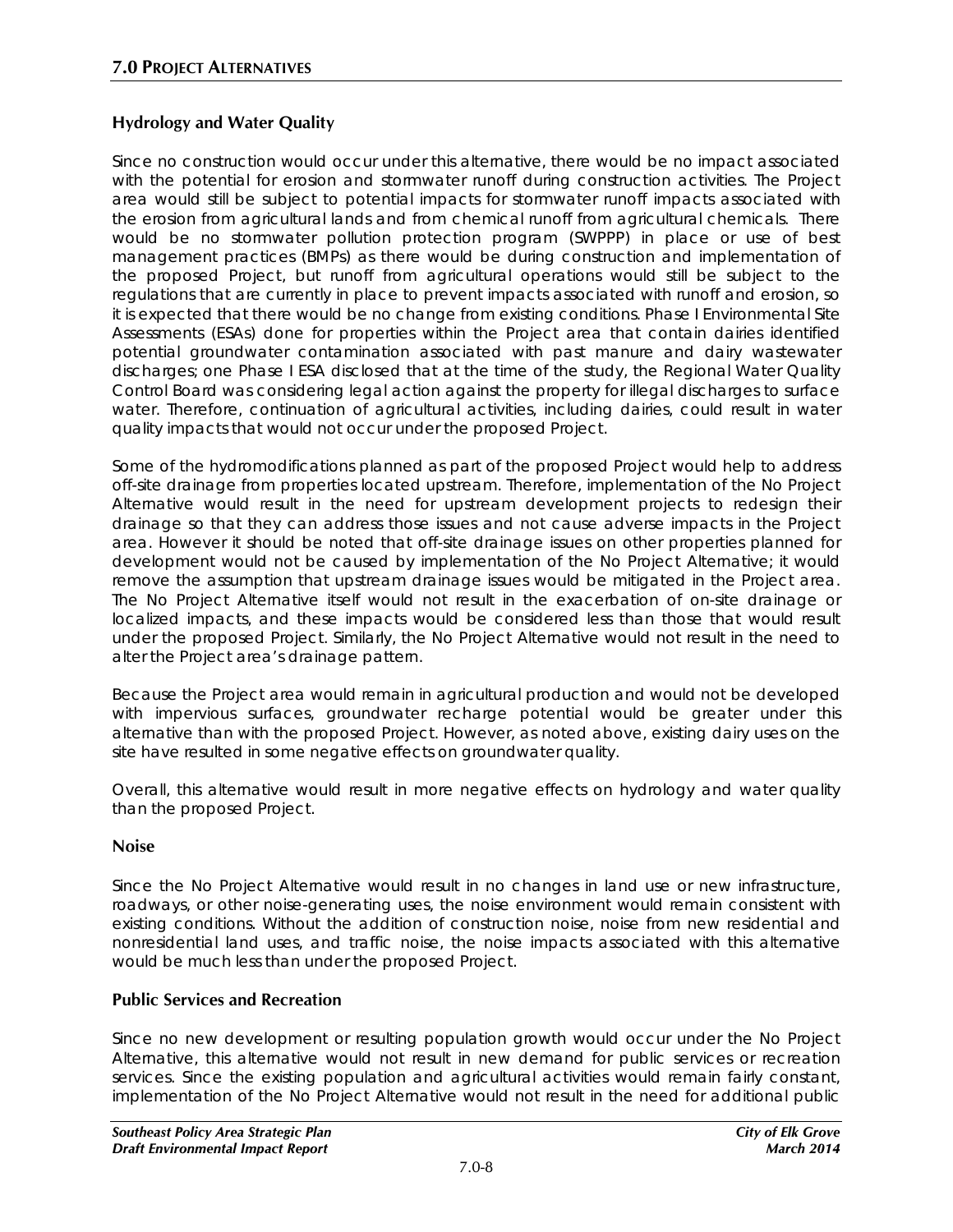services or infrastructure or facilities to provide public services or recreation services. Therefore, the impact for this alternative is less than that of the proposed Project.

### **Public Utilities**

The No Project Alternative would result in no development, so there would be no need to expand existing or construct new utility infrastructure for water, wastewater, or stormwater drainage. Water demand would remain as it is currently. Although the Project area would be used for agriculture, which would require irrigation, the water demand would be expected to increase in the Project area due to the higher intensity of new development. Therefore, implementation of the No Project Alternative would result in lower water demand than the proposed Project. In addition, because there would be no new development, there would be no increase in the demand for solid waste services. Solid waste generation would remain consistent with existing conditions, there would be no need to increase capacity at the landfills serving the Project area, and there would be no violation of solid waste regulations. Therefore, the impact for this alternative is less than under the proposed Project.

#### **Transportation**

Traffic impacts would be much less under the proposed Project because there would be no new homes, schools, commercial uses, or jobs that would generate traffic trips. Congestion would not occur. However, the No Project Alternative could result in conflicts with plans that anticipate the development of roadways through the Project site; for example, roads that would connect the LRSP area to the Sterling Meadows development, or from development in the LRSP north of the Project area to Kammerer Road to the south. Other approved developments may be dependent on roadways planned to travel through the Project area. However, with the major reduction of estimated traffic trips from the No Project Alternative, traffic impacts overall would be less than under the proposed Project.

#### *Conclusion*

Overall, this alternative would reduce the severity of most of the impacts identified for the proposed Project, except for those related to hydrology and water quality. This alternative, however, would not achieve any of the Project objectives.

#### **7.4 ALTERNATIVE 2 – REDUCED RESIDENTIAL/INCREASED OFFICE ALTERNATIVE**

#### **CHARACTERISTICS**

Alternative 2, the Reduced Residential/Increased Office Alternative, would reduce the residential capacity and replace it with office use. Specifically, this alternative assumes that approximately one-third of the Project's residential acreage (143 acres), distributed evenly over various residential densities, would be replaced with office uses. As a result, approximately 504 residential units would be eliminated from the proposed Project and replaced with approximately 2,980,000 square feet (sf) of office space, based on the office space ratio assumptions used for the proposed Project.

Overall, Alternative 2 would result in the development of 9,021,000 sf of office space on 423 acres and 2,976 residential units on approximately 287 acres. This would include 192 units of Estate Residential, 894 units of Low Density Residential, 883 units of Medium Density Residential, and 1,007 units of High Density Residential. Based on the employment ratios used in Section 2.0, Project Description, of this Draft EIR, this alternative would generate approximately 8,837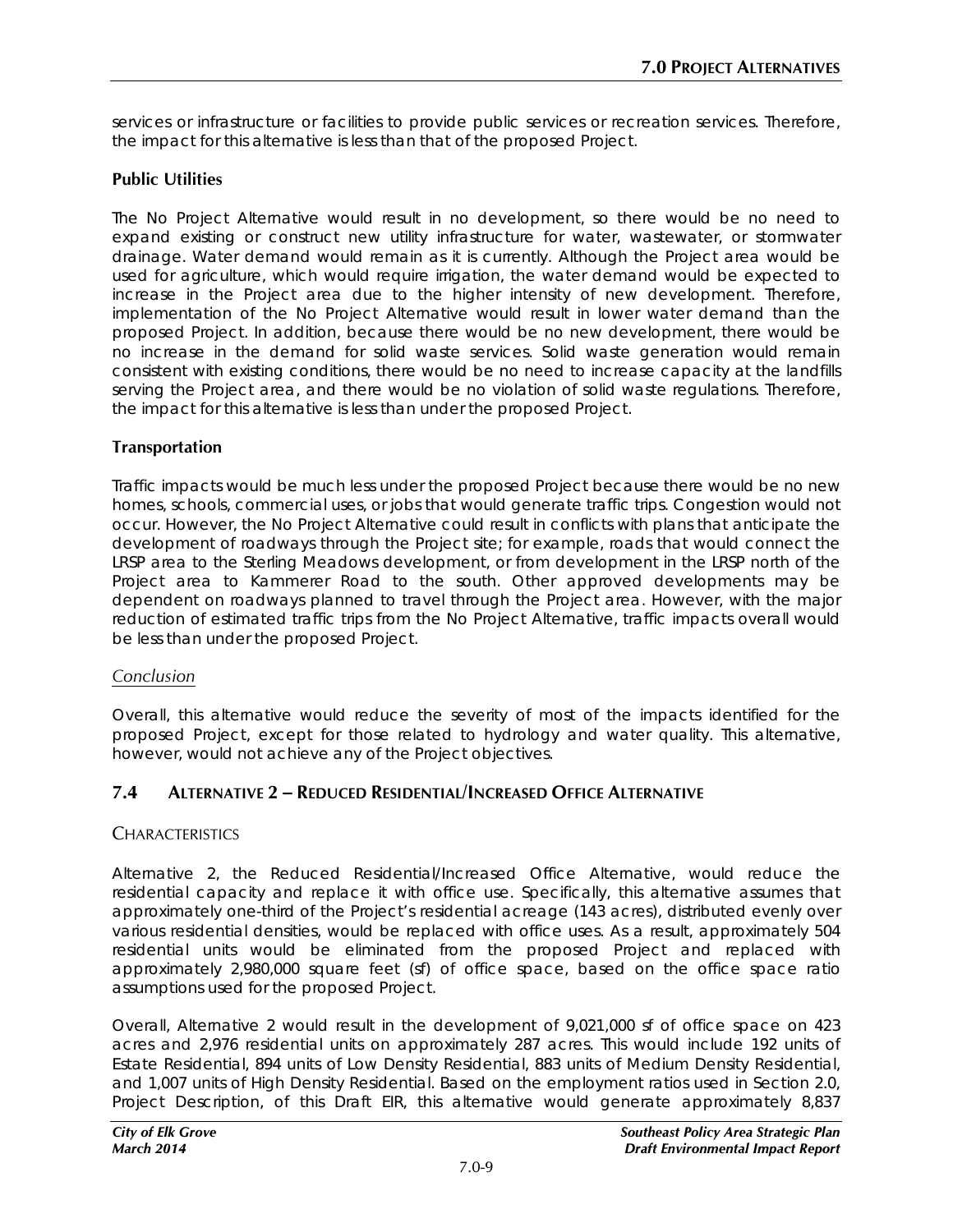additional jobs, for a total of 26,142 jobs. Residential population would be reduced by 6,379, for a total of 10,631 residents. This alternative assumes that the remaining land use assumptions for commercial, mixed use, schools, parks, drainage, etc., would remain the same as assumed under the proposed Project. However, it should be noted that if this alternative is selected, refinements would be necessary.

### COMPARATIVE IMPACTS

### **Aesthetics, Light, and Glare**

Under both Alternative 2 and the proposed Project, the entire Project area would be permanently converted from agricultural uses to developed urban uses, including a mix of residential and nonresidential uses. Under Alternative 2, the Project area would contain a larger proportion of nonresidential (specifically office) uses and fewer residences. Therefore, the character would be less residential in nature, but the existing agricultural character would cease to exist. Consequently, with either this alternative or the proposed Project, the agricultural nature of the site would be lost and the impact would be the same.

With the reduction in residential uses, it is possible that the Project area would have fewer schools and parks, the development of which is largely dependent on residential development. While the proportion of residential and office uses may vary from the proposed Project, the entire site would still represent an overall change in character to a developed form, and there would be similar impacts on scenic resources and light and glare. Therefore, the Project area would look slightly different than under the proposed Project, but overall the character would be similar and aesthetic impacts would be similar.

#### **Agricultural Resources**

Under Alternative 2, the entire Project area would be developed, like the proposed Project, so all of the existing agricultural lands, including Important Farmland and parcels under Williamson Act contracts, would be converted to nonagricultural land uses. Therefore, the impact on agricultural resources would be similar to that of the proposed Project.

# **Air Quality**

Although different uses would be developed under this alternative, the area of disturbance would be the same, so impacts related to grading, such as generation of particulates (dust) would be the same. It is also assumed that construction equipment would be similar, so overall construction emissions would be expected to be similar to those that would occur under the proposed Project. Neither the Project nor this alternative would create a major stationary source of air pollution or odors. This alternative would generate approximately 13,390 fewer vehicle trips from residential uses (residential uses for the proposed Project would generate approximately 40,180 trips); however, the additional office uses under this alternative would generate approximately 32,870 more daily trips than the proposed Project. Consequently, this alternative would generate approximately 19,480 more vehicle trips than the proposed Project (32,870 more daily office use trips  $-13,390$  fewer residential use trips = 19,480 more daily trips than the proposed Project). While there could be some reductions achieved due to internalization of trips, it is assumed that this alternative would generate more emissions associated with vehicle trips, so air quality impacts of this alternative would be more severe than the proposed Project.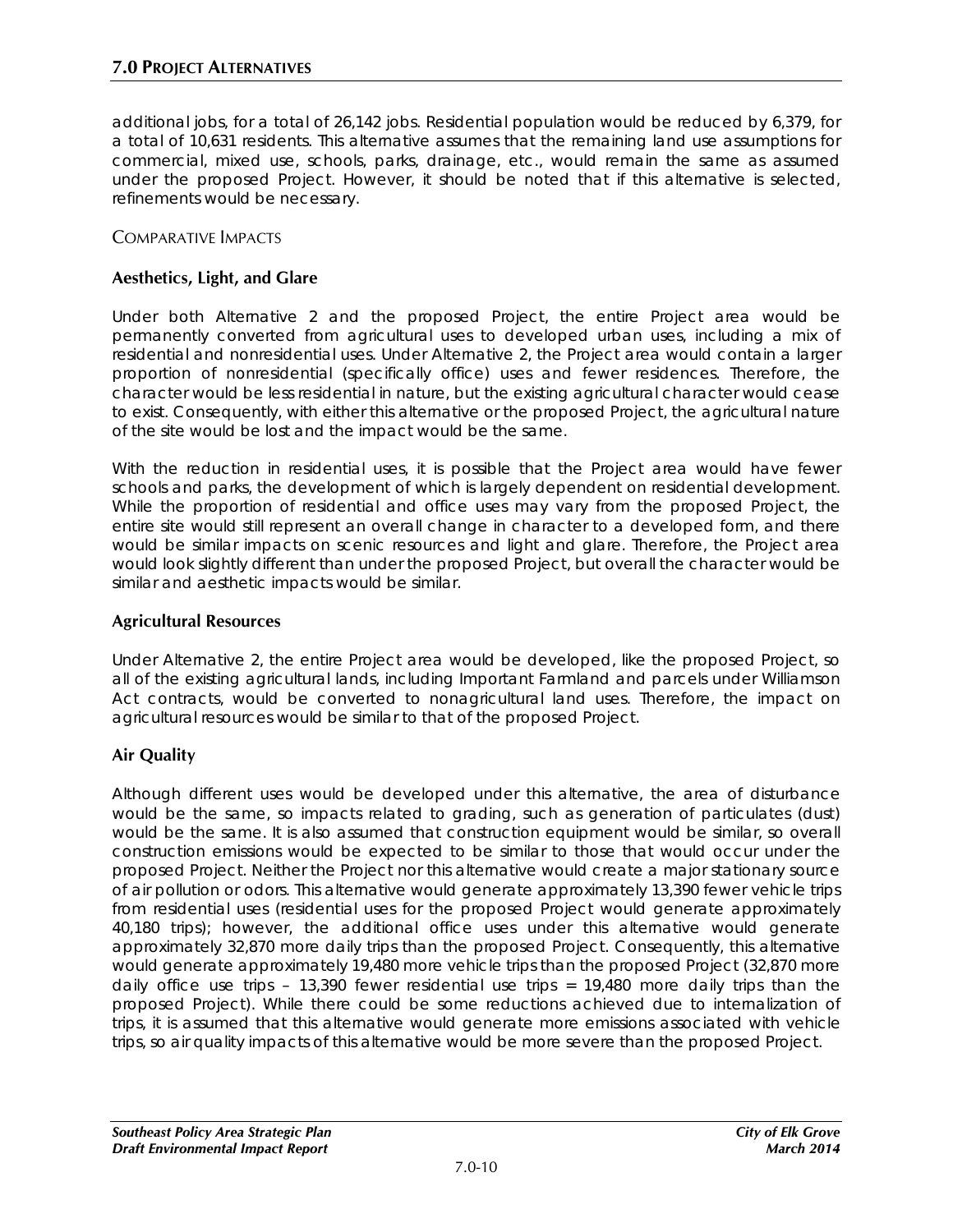### **Biological Resources**

The Reduced Residential/Increased Office Alternative would occupy the same development footprint as the proposed Project. Development would still occur over the entire Project area, so the impact on biological resources would be the same as that of the proposed Project.

#### **Cultural Resources**

Similar to the analyses of agricultural and biological resources, because Alternative 2 would result in the same development footprint as the proposed Project, impacts associated with ground disturbance would be the same, so the impact on cultural resources would be the same as under the proposed Project.

#### **Geology, Soils, and Seismicity**

Similar to the proposed Project, this alternative would develop the entire Project area, although the number of residences would be reduced and the amount of office space would increase. Regardless, the potential impacts associated with seismicity, ground failure, and unstable or erodible soils would generally be the same. This impact would be similar to the proposed Project.

#### **Greenhouse Gas Emissions**

Similar to the analysis of air quality, the increase in daily traffic trips would also increase greenhouse gas emissions that would contribute to climate change. Neither the Project nor Alternative 2 would result in the development of a major source of greenhouse gas emissions, so the impact would be similar. Emissions from daily traffic trips would be increased, and emissions would contribute to the cumulative climate change impact. However, implementation of the mitigation measure identified for the Project to comply with the measures in the City's Climate Action Plan would ensure that development would achieve AB 32's goal of reaching 1990 levels by 2020.

#### **Hazards and Hazardous Materials**

Use, storage, transport, and disposal of hazardous materials would be generally the same under the Reduce Residential/Increased Office Alternative as they would be under the proposed Project. The amounts and types of hazardous materials that would be used in either residential or office uses would generally be limited to household cleaners, solvents, paints, etc. The reduction of residential uses and increase in office space would not introduce new, more severe sources of hazardous materials to the Project area. Therefore, impacts associated with potential releases of hazardous materials would be similar to that of the proposed Project.

#### **Hydrology and Water Quality**

Under this alternative, it is assumed that the drainage improvements would remain as they are currently planned under the proposed Project. The replacement of one-third of the residential uses with office uses would not result in a substantial increase in runoff that would trigger the need to resize or change the design of the planned detention basins or redesign the on-site drainage. Impacts on water quality would be similar to the proposed Project. Impacts on groundwater recharge potential and supplies would be similar to impacts of the proposed Project. Impacts associated with flood hazards would be similar to the proposed Project as well.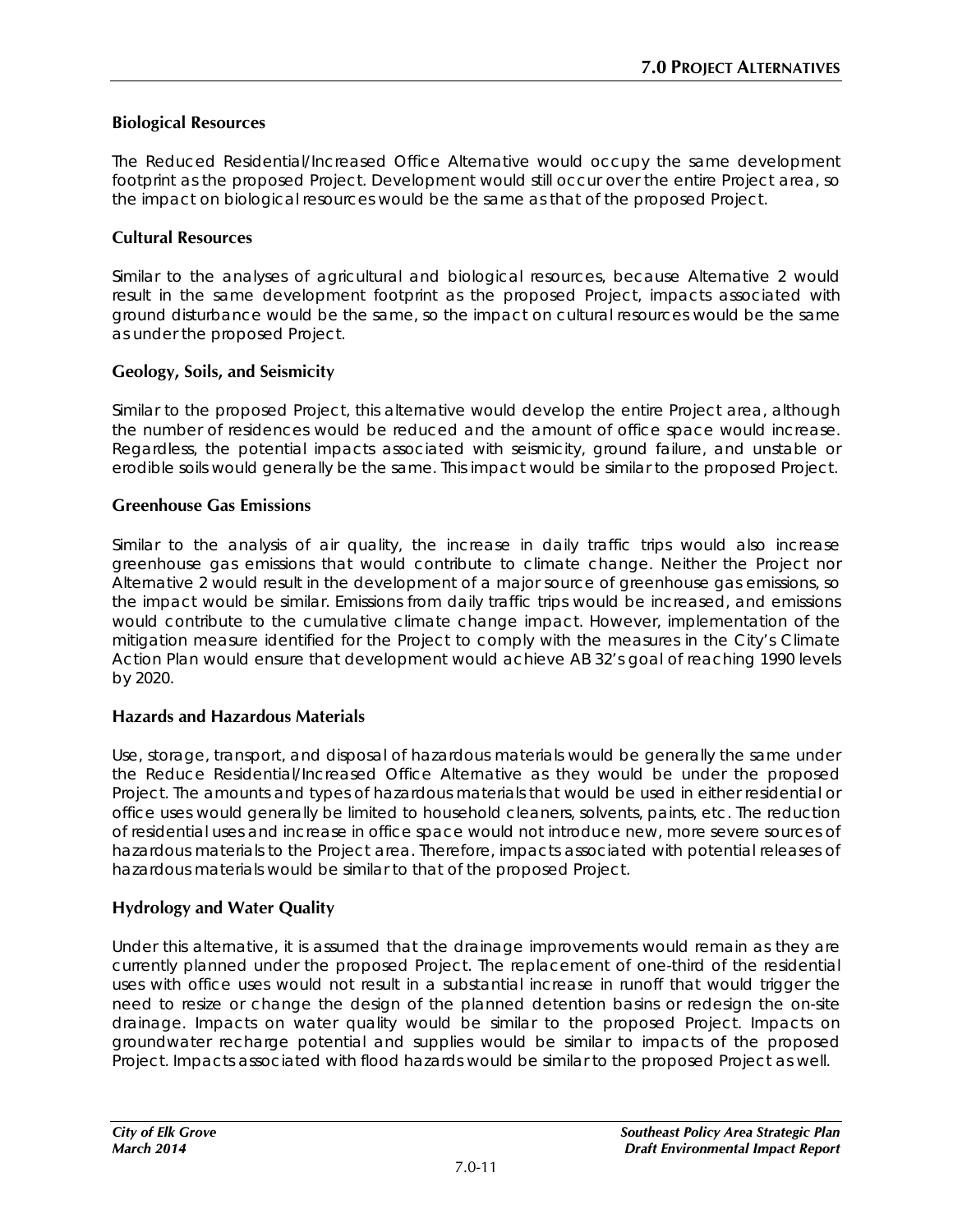#### **Noise**

Because this alternative would result in more traffic than the proposed Project, noise levels associated with increases in traffic levels would also increase. Noise levels associated with construction would be similar. Construction of office buildings of the mass and form that would be found in Elk Grove would not be likely to result in significantly higher construction noise levels than residential uses. Office uses generate noise in many of the same ways that residences do: starting cars, people talking, landscaping, etc. The proposed office buildings would have little to no nighttime population, which would reduce nighttime noise levels. In addition, with the reduction in residential uses, the number of sensitive receptors located in the Project area would decrease accordingly. However, because traffic levels would increase, it is logical to conclude that noise levels in the Project area under this alternative would increase from what is expected under the proposed Project.

#### **Public Services and Recreation**

In general, residential land uses produce a greater demand for public services than nonresidential uses, particularly for schools, parks, and recreation services. Replacing one-third of the residential uses with office uses may reduce demand for police services slightly, but overall demand for fire protection services would likely be similar to that of the Project. The reduction in residential uses would also reduce demand for parks, so this impact would be less severe than that of the proposed Project.

#### **Public Utilities**

Demand for public utilities can vary depending on land use. Demand for water supply varies by residential density, with average demands as follows: 1.33 acre-feet (AF) per acre per year (AF/acre/year) for estate residential; 2.89 AF/acre/year for low density residential; 3.70 AF/acre/year for medium density residential; and 4.12 AF/acre/year for high density residential. Water demand for office uses is in the middle of the demand range for residential, with a typical demand of 2.75 AF/acre/year. **Table 7.0-1**, adapted from **Table 5.12-5** in Section 5.12, Public Utilities, presents Alternative 2's expected water demand based on the change in proposed land uses. As shown in the table, Alternative 2 would result in a total water demand of approximately 3,170.7 AF per year (AF/year) (including water system losses), compared to the Project's anticipated demand of 3,188.0 AF/year.

| <b>Land Use Description</b> | <b>Corresponding Land Use</b><br><b>Classification in WSMP</b> | Area (acres) | <b>Unit Water</b><br>Demand Factor <sup>1</sup><br>(AF/acre/year) | Water<br>Demand<br>(AF/year) |
|-----------------------------|----------------------------------------------------------------|--------------|-------------------------------------------------------------------|------------------------------|
| <b>Basin</b>                | Vacant                                                         | 49.4         | 0.00                                                              | 0.00                         |
| Commercial                  | Commercial                                                     | 14.2         | 2.75                                                              | 39.1                         |
| Drainage Channel            | Public Recreation <sup>2</sup>                                 | 1.7          | 0.00                                                              | 0.00                         |
| Estate Residential          | <b>Rural Estates</b>                                           | 42.0         | 1.33                                                              | 55.9                         |
| Elementary School           | <b>Public Recreation</b>                                       | 27.6         | 3.46                                                              | 95.5                         |
| Greenway                    | <b>Public Recreation</b>                                       | 35.5         | 3.46                                                              | 122.8                        |
| High Density Residential    | Multi-Family High Density                                      | 40.0         | 4.12                                                              | 164.8                        |

**TABLE 7.0-1 ALTERNATIVE 2 LAND USE AND WATER DEMAND ESTIMATE**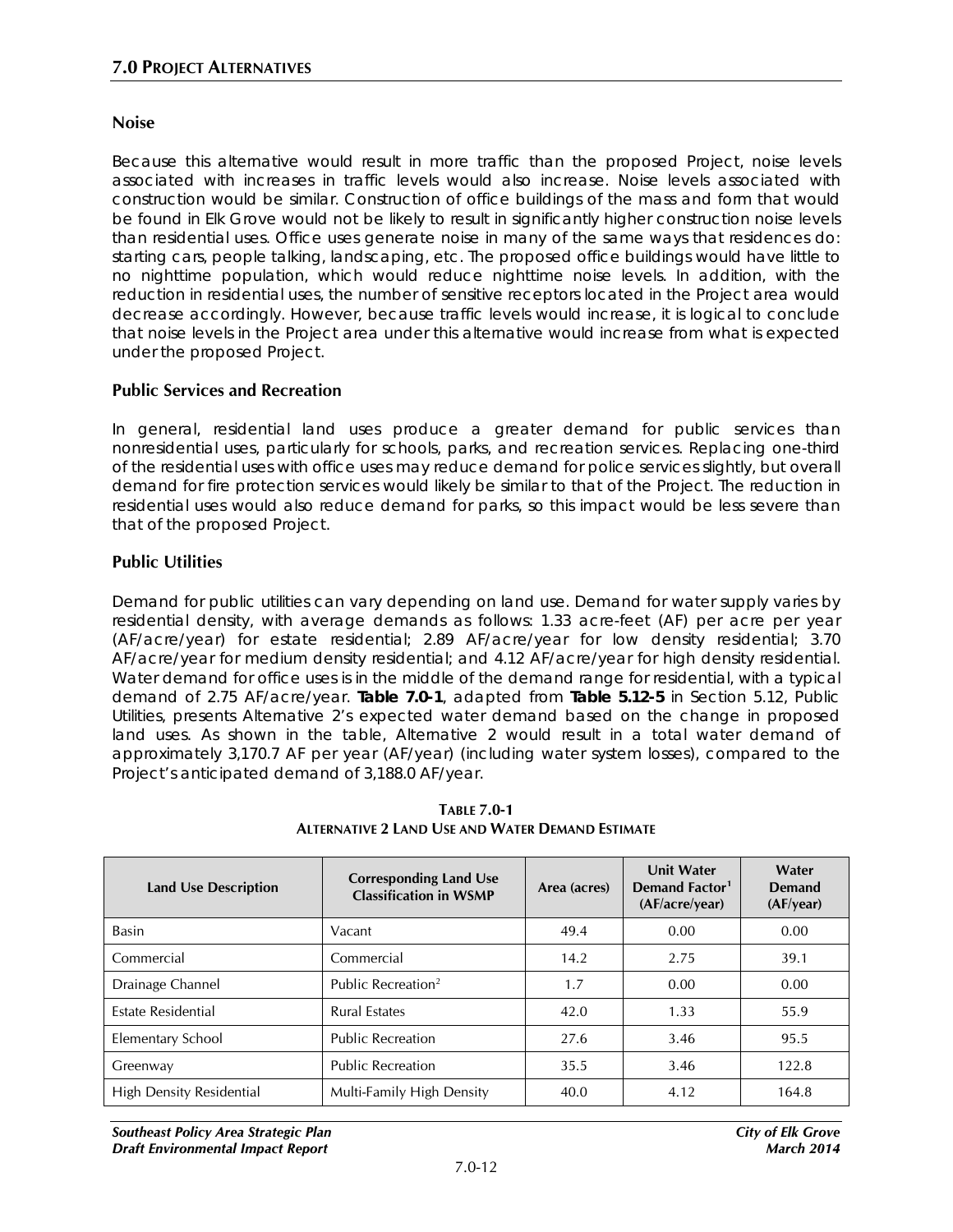| <b>Land Use Description</b> | <b>Corresponding Land Use</b><br><b>Classification in WSMP</b> | Area (acres) | <b>Unit Water</b><br>Demand Factor <sup>1</sup><br>(AF/acre/year) | Water<br>Demand<br>(AF/year) |
|-----------------------------|----------------------------------------------------------------|--------------|-------------------------------------------------------------------|------------------------------|
| Low Density Residential     | Single-Family                                                  | 141.3        | 2.89                                                              | 408.4                        |
| Light Industrial/Flex Space | Industrial                                                     | 108.2        | 2.71                                                              | 293.2                        |
| Medium Density Residential  | Multi-Family Low Density                                       | 63.3         | 3.70                                                              | 234.2                        |
| Office                      | Commercial                                                     | 423.2        | 2.75                                                              | 1,188.6                      |
| Park/Open Space             | <b>Public Recreation</b>                                       | 56.8         | 3.46                                                              | 196.5                        |
| Mixed Use Residential       | Multi-Family High Density                                      | 14.0         | 4.12                                                              | 57.7                         |
| Mixed Use Commercial        | Commercial                                                     | 27.3         | 2.75                                                              | 75.1                         |
| Channel                     | Vacant                                                         | 65.3         | 0.00                                                              | 0.00                         |
| Road (ROW)                  | Right-of-Way                                                   | 84.4         | 0.21                                                              | 17.7                         |
| Subtotal<br>$1,194.8^3$     |                                                                |              | 2,949.5                                                           |                              |
| System Losses 7.5%          |                                                                |              |                                                                   | 221.2                        |
| <b>Total Demand</b>         |                                                                |              |                                                                   | 3,170.7                      |

*Source: SCWA 2013, p. 5*

*Notes:*

*1. The unit water demands provided in this table are consistent with the WSMP.*

*2. While classified as "Public Recreation," the Drainage Channel land use has no identified water demand.*

*3. May not add due to rounding.* 

However, demand for wastewater conveyance and treatment would be slightly higher for Alternative 2. The alternative would be expected to generate 5,072 equivalent dwelling units (EDUs) per acre of wastewater, compared to 5,492 EDUs per acre for residential and office land uses under the proposed Project. The overall reduction in residential and increase in office space would lead to a slight decrease in wastewater generation, but this decrease is relatively minor. This alternative would not result in the need to expand wastewater treatment capacity at the wastewater treatment plant, so it would not trigger a significant impact.

Employee-generating land uses tend to have higher solid waste disposal rates than residential land uses. The analysis in this Draft EIR assumed that solid waste generation would be 0.785 ton per resident per year and 1.971 tons per employee per year. With a decrease in the number of residents and increase in the number of employees generated, Alternative 2 would result in the generation of approximately 59,871 tons of solid waste per year, compared to 59,494 tons for the proposed Project. This reflects a small increase, but not enough to warrant the need for new or expanded solid waste facilities, so the impacts is considered to be similar to the proposed Project.

Similarly, electricity, natural gas, and telephone services impacts are likely to be similar to those anticipated under the proposed Project. The service providers have based planning for new facilities for development of the Project area and surrounding areas on General Plan assumptions, and the growth assumptions for this alternative are in the limitations of those assumptions. It is assumed that development under this alternative would also comply with Title 24, Part 6 of the California Code of Regulations related to energy efficiency and that this alternative would not result in a wasteful use of energy. Impacts on utilities overall would be similar to the proposed Project.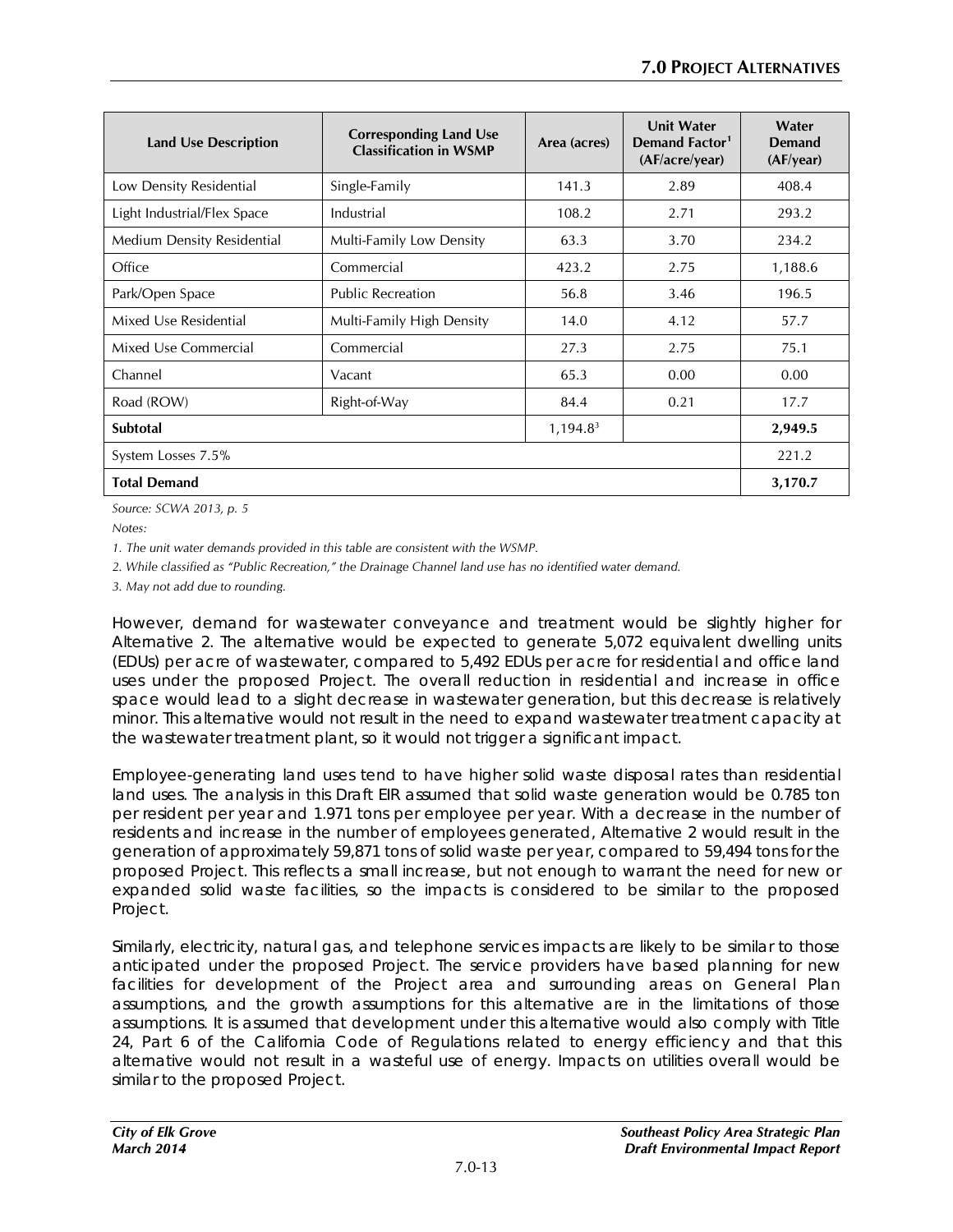### **Transportation**

As discussed above under the analysis of air quality, the reduction of residential and increase in office uses would result in a net increase in daily traffic trips under this alternative, which would generally increase congestion in the Project area and the study intersections. The shift from residential to office would not result in changes in air traffic patterns or increases in hazards due to roadway design features. It is assumed that the planned circulatory pattern would remain generally the same; therefore, it is assumed there would be no impacts on emergency access, similar to the proposed Project. The increase in office uses could change the use of public transit, bicycles, or pedestrian facilities, but the extent to which they could change is not known. Those impacts would be expected to remain similar to the proposed Project. Overall, traffic trips and congestion levels would be increased compared to those expected under the proposed Project.

### **7.5 ENVIRONMENTALLY SUPERIOR ALTERNATIVE**

**Table 7.0-2** provides a summary of the potential impacts of the alternatives evaluated in this section, as compared with the potential impacts of the proposed Project.

| <b>Issue</b>                          | <b>Alternative 1</b><br>(No Project) | <b>Alternative 2</b> |
|---------------------------------------|--------------------------------------|----------------------|
| Aesthetics, Light and Glare           | B                                    | S                    |
| Agricultural Resources                | B                                    | S                    |
| Air Quality                           | B                                    | W                    |
| <b>Biological Resources</b>           | B                                    | S                    |
| <b>Cultural Resources</b>             | B                                    | S                    |
| Geology, Soils, and Seismicity        | B                                    | S                    |
| Greenhouse Gas Emissions              | B                                    | W                    |
| Hazards and Hazardous Materials       | S                                    | S                    |
| Hydrology and Water Quality           | W                                    | S                    |
| Noise                                 | <sub>B</sub>                         | W                    |
| <b>Public Services and Recreation</b> | B                                    | B                    |
| <b>Public Utilities</b>               | B                                    | S                    |
| Transportation                        | B                                    | W                    |

**TABLE 7.0-2 COMPARISON OF ALTERNATIVES TO THE PROPOSED PROJECT**

*B – Impacts better than those under proposed Project*

*S – Impacts the same as those under proposed Project, or no better or worse*

*W – Impacts worse than those under proposed Project*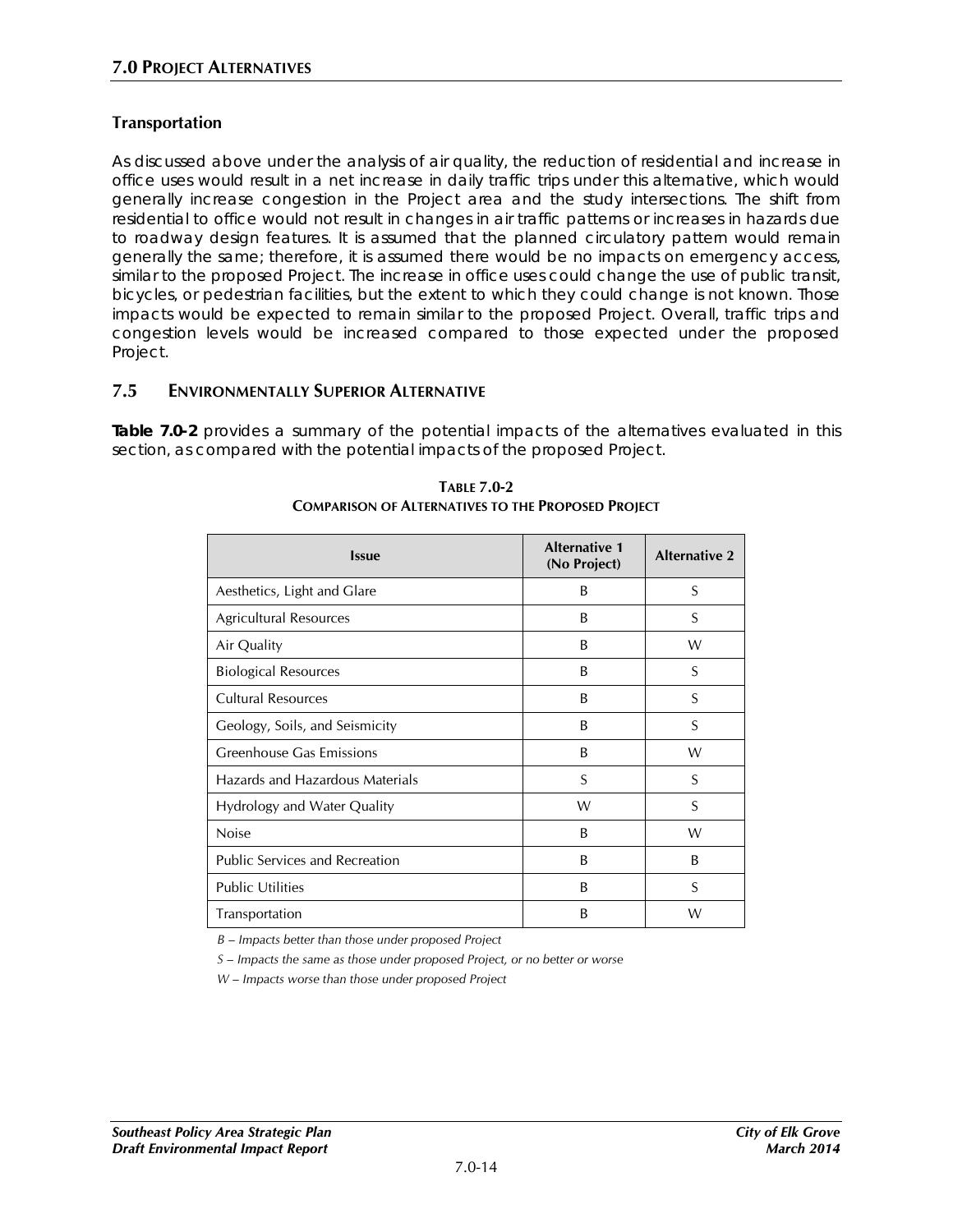Based on the evaluation described in this section, the No Project Alternative (Alternative 1) is considered to be the environmentally superior alternative. Alternative 1 was determined to have less adverse environmental impacts than the proposed project on all issues. However, Alternative 1 would meet none of the Project objectives since no development would occur. Furthermore, the proposed Project is intended to implement the General Plan, which sets aside the Project area as a Special Policy Area. The General Plan and all citywide development assumptions are based on the Project area being developed to accommodate future growth.

As discussed in the Alternatives Considered but Not Selected for Detailed Analysis subsection, an alternative of similar size and scale at an off-site location would result in similar impacts at that location and would also leave the Project site for development as planned in the General Plan. Therefore, that alternative would not have any environmental advantages over the proposed Project. A reduced footprint alternative would have fewer impacts associated with ground disturbance, but land elsewhere in the City would have to be developed in order to accommodate the growth projected to occur in the City. Development to offset the reduction in the Project area would result in off-site impacts for the development that would occur elsewhere in the City. So a reduced footprint alternative would not have any environmental advantages over the proposed Project. Similarly, a reduced density alternative would not accommodate as much growth as the proposed Project and additional land would need to be developed to accommodate the difference.

Alternative 2 would be generally consistent with the objectives of the proposed project and would not result in the need to develop areas outside the project area. Therefore, Alternative 2 is the environmentally superior alternative that meets the project objectives and is consistent with the City's General Plan. However, as shown in Table 7.0-2, Alternative 2 would result in some impacts that exceed those of the proposed Project, so the proposed Project is superior to Alternative 2.